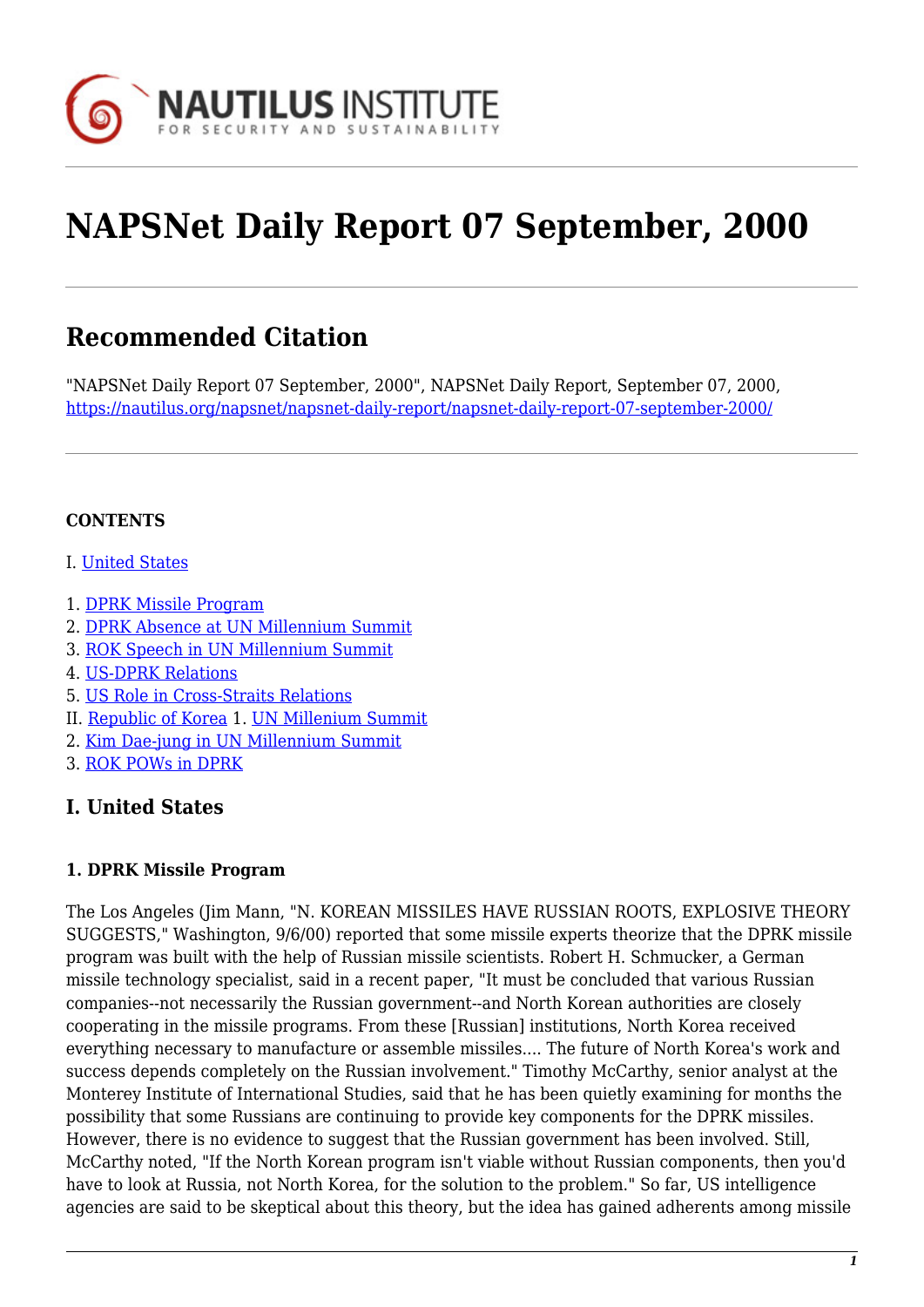experts in Europe, particularly in Germany. There is, however, a consensus that the DPRK program began in the 1980s with Russian help, and that the DPRK missiles are based upon Russian designs. John Pike of the Federation of American Scientists said, "We've taken a close look at the design of the [Korean missile] and it's clearly a knockoff of the [Russian] SS-4." Pike added, "The paper trail ended eight years ago." Some analysts point to the Russian-style design of the DPRK missiles and to the fact that they were developed more rapidly, and with fewer flight tests, than those of other nations. Joachim Krause, deputy director of a German research institute, said, "Countries like Egypt, South Africa, Brazil, Chile and Egypt all tried to develop these missiles and failed. Only North Korea, this totally run-down country that can't feed its own people, succeeded." Some experts said there have also been some customs seizures in Europe of missile parts that the DPRK was exporting, parts that appear to be Russian. Robert Schmucker concluded that there are "so many indications [of Russian involvement], and there is no other way.... The North Korean missile is a complete Russian system, with nothing developed in North Korea." [Ed. note: This article was included in the US Department of Defense's Early Bird news service for September 7, 2000.]

#### <span id="page-1-0"></span>**2. DPRK Absence at UN Millennium Summit**

Agence France Presse ("US SENDS LETTER OF APOLOGY OVER PROTOCOL DISPUTE TO NORTH KOREA," Seoul, 9/7/00) reported that ROK Foreign Minister Lee Joung-binn said that the US on Thursday sent a letter to the DPRK apologizing for airline security checks which led the DPRK to withdraw from the UN Millennium Summit. Lee said, "A letter from a high-ranking US official was delivered to North Korea today. In the letter, the United States expressed regret at the 'mistake' by American Airlines and hoped that the incident would not have any negative impact on the development of US-North Korea ties." A US official said that other countries, including the PRC, regard the incident as a mere unfortunate event which stemmed from misunderstandings. He said, "The United States is doing its best efforts to resolve the dispute and we expect to see a positive outcome."

#### <span id="page-1-1"></span>**3. ROK Speech in UN Millennium Summit**

Agence France Presse ("KIM HAILS KOREAN PENINSULA 'MIRACLE' BUT IGNORES NORTH'S ABSENCE AT UN," United Nations, 9/7/00) reported that ROK President Kim Dae-jung on September 6 hailed the start of a "miracle" of rapprochement on the divided Korean peninsula, and thanked the United Nations for its support in easing tensions. Kim said, "The new millennium is beginning with a miracle on the Korean peninsula. Warm sunshine has begun to melt down the wall of ice that has stood between the south and north during the past 55 years of Cold War division." He called the restoration of the peninsula under a single Korean sovereignty the "ultimate goal" of the talks, but said that it had to be achieved peacefully "no matter how long it takes. Unification must be a success for both sides." He also asked for a continuation of UN support for the process that has already been assisted by last month's reunions between families separated since the Korean War.

#### <span id="page-1-2"></span>**4. US-DPRK Relations**

The Associated Press (Jae-Suk Yoo, "U.S. WARY OF NORTH KOREAN MILITARY," 9/7/00) reported that Stephen Bosworth, US ambassador to the ROK, said on Thursday that the DPRK's military threat has not diminished despite the recent thaw on the divided Korean Peninsula. Bosworth said that the US must maintain a military alliance as a "strong, credible deterrent against possible North Korea aggression. I suspect it will be some time before engagement can be a sufficient strategy by itself. It must still be bolstered by deterrence." Bosworth also praised the ROK's policy of seeking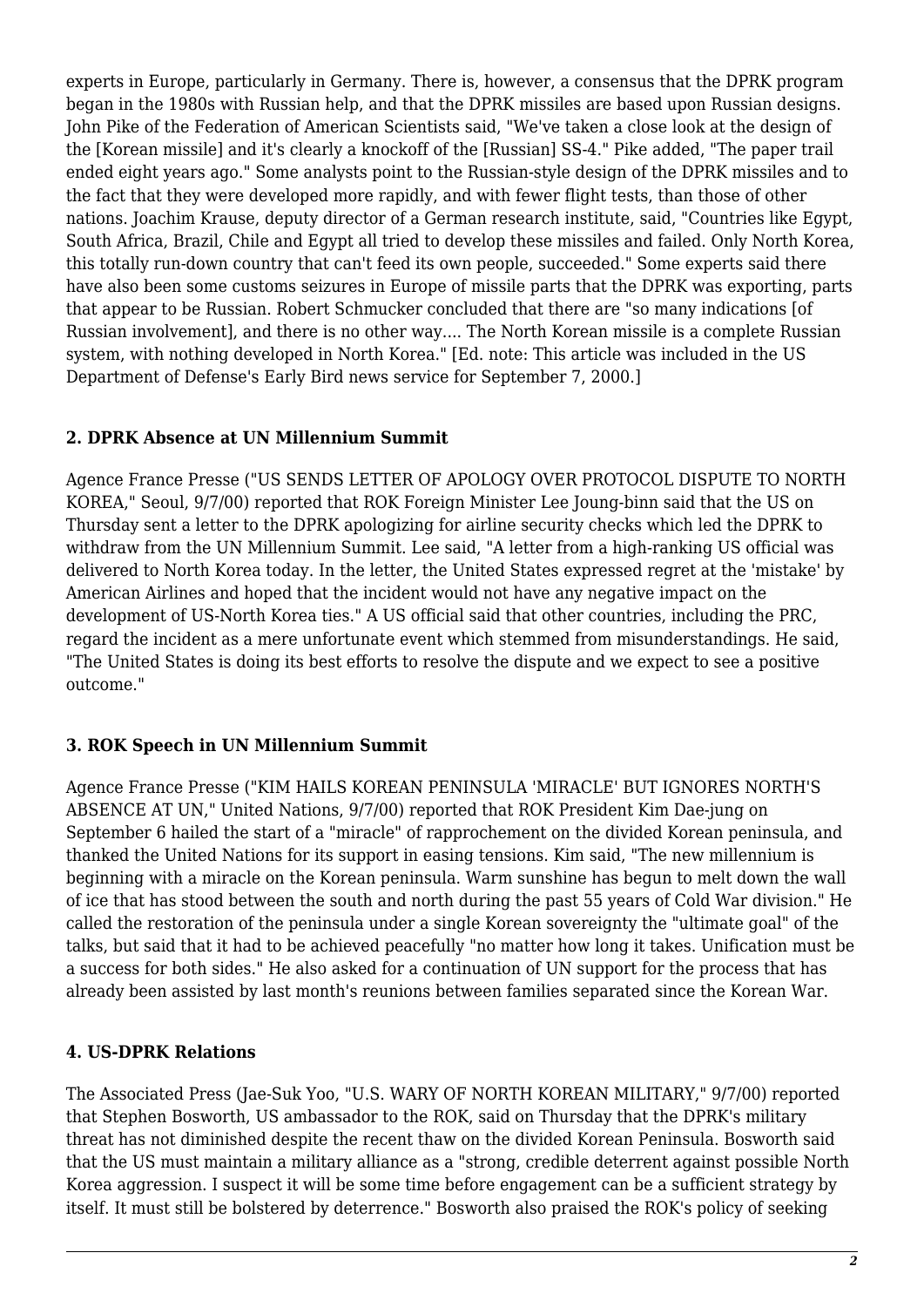reconciliation with the DPRK, but warned that heightened expectations from the summit should not serve to lower the ROK's guard against the DPRK's military threat. He said, "It is important to recognize that at present, despite very encouraging developments in North Korea's policy toward the South and the outside world, the physical threat posed by its military has not diminished at all."

#### <span id="page-2-0"></span>**5. US Role in Cross-Straits Relations**

Agence France Presse ("US NUDGED TO HELP REINSTATE BEIJING-TAIPEI DIALOGUES, TAIWAN'S WTO BID," Taipei, 9/7/00) reported that Taiwan on Thursday urged US President Bill Clinton to help restore the PRC's stalled dialogue with Taiwan. PRC Foreign Minister Tien Hung-mao said, "President Clinton can serve as a promoter, which is different from the role as a mediator. As long as the two sides can talk, then we can talk face-to-face without further bothering the United States." Tien advised Clinton to take the opportunity at a meeting with PRC President Jiang Zemin on the sidelines of the UN Millennium Summit. Tien also voiced hope that the PRC would not about the title of Taiwan's entry into the WTO. PRC Foreign Ministry spokesman Sun Yuxi said that the PRC has always supported Taiwan joining the international trade body, but only as a part of the PRC. He claimed that a 1992 presidential statement of the General Agreement on Tariffs and Trade agreed that Taiwan could join as a separate custom territory of the PRC. However, in a letter to Arizona Senator Jon Kyl, Clinton pledged that the US would not accept PRC attempts to enshrine its claim to Taiwan in documents covering the PRC's entry into the WTO.

### <span id="page-2-1"></span>**II. Republic of Korea**

#### <span id="page-2-2"></span>**1. UN Millenium Summit**

The Korea Times (Son Key-young, "NK LEADER'S ABSENCE IN UN - A CALCULATED ACTION," Seoul, 09/06/00) and Chosun Ilbo ("SEOUL, WASHINGTON TO MINIMIZE AA INCIDENT," Seoul, 09/07/00) reported that DPRK's nominal head of state Kim Yong-nam, blaming a "rude search" by US airline security officials, cancelled his trip to the UN Millennium Summit, in what has come as another surprising twist in the US-DPRK ties. Initially, ROK officials feared that the incident might hurt the US-DPRK ties and make the international community consolidate their impression of the DPRK as an "unpredictable" state. However, because DPRK Vice Foreign Minister Choe Su- hon said in a press conference that the incident would not affect relations between the two Koreas, the ROK now believes that inter-Korean ties will remain unaffected. A Foreign Affairs-Trade Ministry official warned however, "we are worried that the international community might form a bad impression about North Korea." Therefore, the ROK government has been making diplomatic efforts to prevent the US-DPRK relationship from turning sour. ROK President Kim Dae-jung will discuss this issue with US President Bill Clinton at the summit talks. Kim Ha-joong, ROK senior presidential advisor on foreign affairs, who is in the US with President Kim, said that it was important for both the DPRK and the US to resolve any misunderstanding so that the two countries relationship could improve further.

The Korea Herald (Chon Shi-yong, "U.N. TO ISSUE STATEMENT SUPPORTING 2 KOREAS," N.Y., 09/07/00) and The Korea Herald (Shin Yong-bae, "AIRPORT DISPUTE MAY WORSEN NK-US RELATIONS," Seoul, 09/07/00) reported that ROK officials said on September 5 that the cancellation of Kim Yong-nam's visit to New York would not negatively affect the ongoing rapprochement between the two Koreas. The officials also said that Kim's decision not to attend the UN Millennium Summit would not affect the plan of the UN summit's co-chairs to issue a statement supporting the two Koreas' moves to improve relations. Chong Wa Dae spokesman Park Joon-young issued a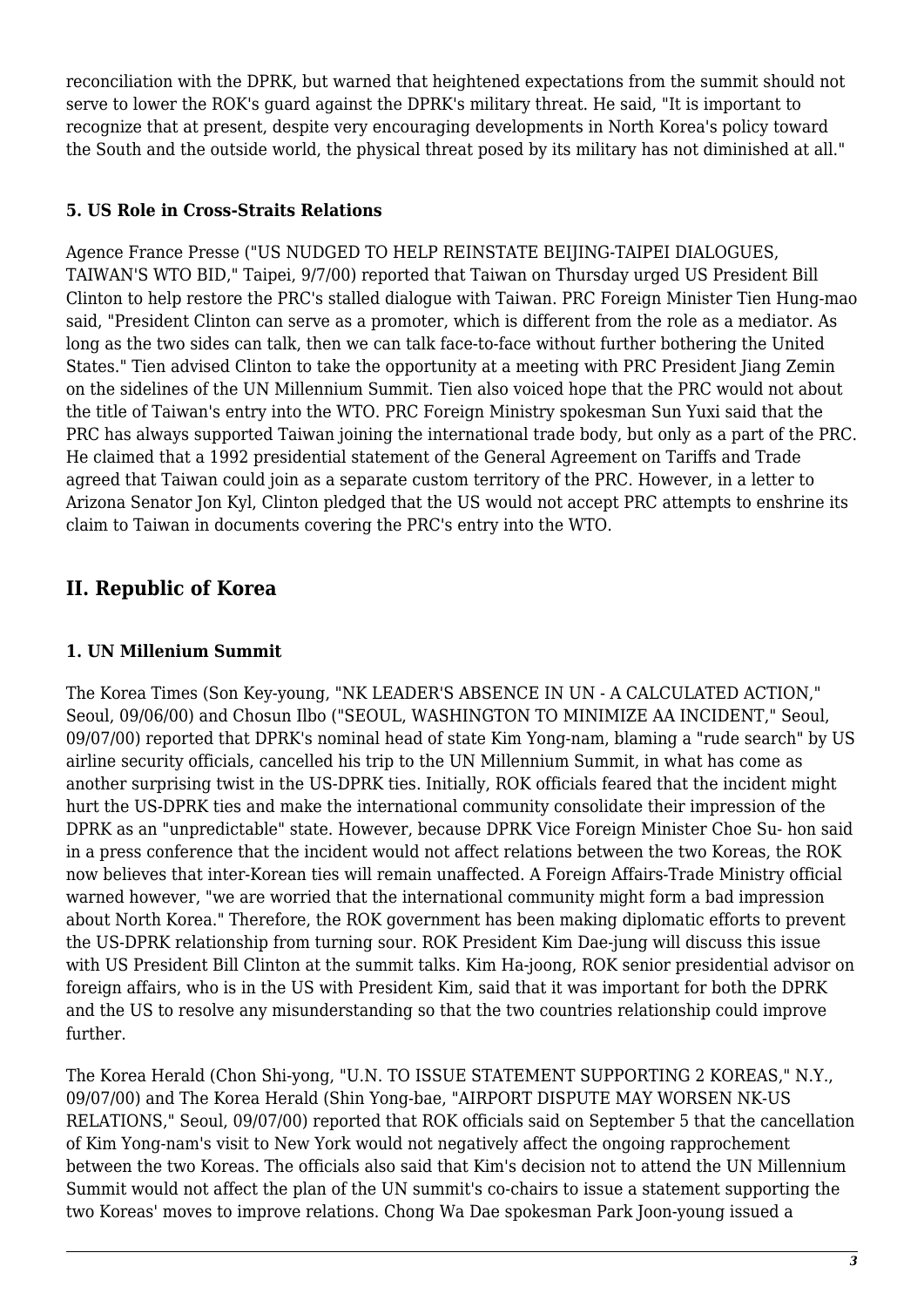statement saying that the incident should not impede exchange and cooperation programs planned between the ROK and the DPRK. Park stated, "We also hope that this will not worsen relations between North Korea and the United States."

#### <span id="page-3-0"></span>**2. Kim Dae-jung in UN Millennium Summit**

Chosun Ilbo ("PRESIDENT APPEALS PEACE ON PENINSULA AT U.N," Seoul, 09/07/00) reported that ROK President Kim Dae-jung at the opening session of the three-day UN Millennium Summit appealed to world leaders on September 6 to support the Korean initiative for promoting peace and stability on the Korean peninsula. Kim said that reunification is the ultimate goal of the Korean people and that the leaders of the divided countries agreed to attain it in peacefully at the inter-Korean summit in June. Kim attended a luncheon hosted by UN Secretary-General Kofi Annan. According to Chong Wa Dae spokesman Park Joon-young, Kim praised the role played by the UN and the contribution that the world body had made to promoting world peace, maintaining security, and pushing economic and social developments worldwide. Kim also attended a roundtable conference where leaders of the participating countries met in groups to discuss such global and regional issues. Kim is scheduled to hold one-on-one meetings with PRC President Jiang Zemin and US President Bill Clinton on Thursday.

#### <span id="page-3-1"></span>**3. ROK POWs in DPRK**

The Korea Herald ("GOV'T SAYS 351 S. KOREAN POWS ALIVE IN NORTH," Seoul, 09/07/00) reported that the ROK Defense Ministry said on September 6 that a total of 351 ROK prisoners of war (POWs) are presumed to be still alive in the DPRK. The ministry said that its latest POW estimate, eight higher than the previous one of 343, is based on the testimony of five former ROK soldiers who recently returned to the ROK via a third country. The National Intelligence Service announced on September 3 the names of the five POWs who escaped to the ROK in July and August, along with an abducted fisherman and his two family members.

The NAPSNet Daily Report aims to serve as a forum for dialogue and exchange among peace and security specialists. Conventions for readers and a list of acronyms and abbreviations are available to all recipients. For descriptions of the world wide web sites used to gather information for this report, or for more information on web sites with related information, see the collection of [other](http://nautilus.org/kiosk/weblinks.html) [NAPSNet resources.](http://nautilus.org/kiosk/weblinks.html)

We invite you to reply to today's report, and we welcome commentary or papers for distribution to the network.

Produced by [the Nautilus Institute for Security and Sustainable Development](http://nautilus.org/admin/about.html) in partnership with: International Policy Studies Institute Seoul, Republic of Korea [The Center for Global Communications](http://aska.glocom.ac.jp/default.html), Tokyo, Japan Center for American Studies, [Fudan University](http://www.fudan.edu.cn/English/nsindex.html), Shanghai, People's Republic of China [Monash Asia Institute,](http://www.adm.monash.edu.au) [Monash University](http://www.monash.edu.au/), Clayton, Australia

Timothy L. Savage: [napsnet@nautilus.org](mailto:napsnet@nautilus.org) Berkeley, California, United States

Gee Gee Wong: [napsnet@nautilus.org](mailto:napsnet@nautilus.org) Berkeley, California, United States